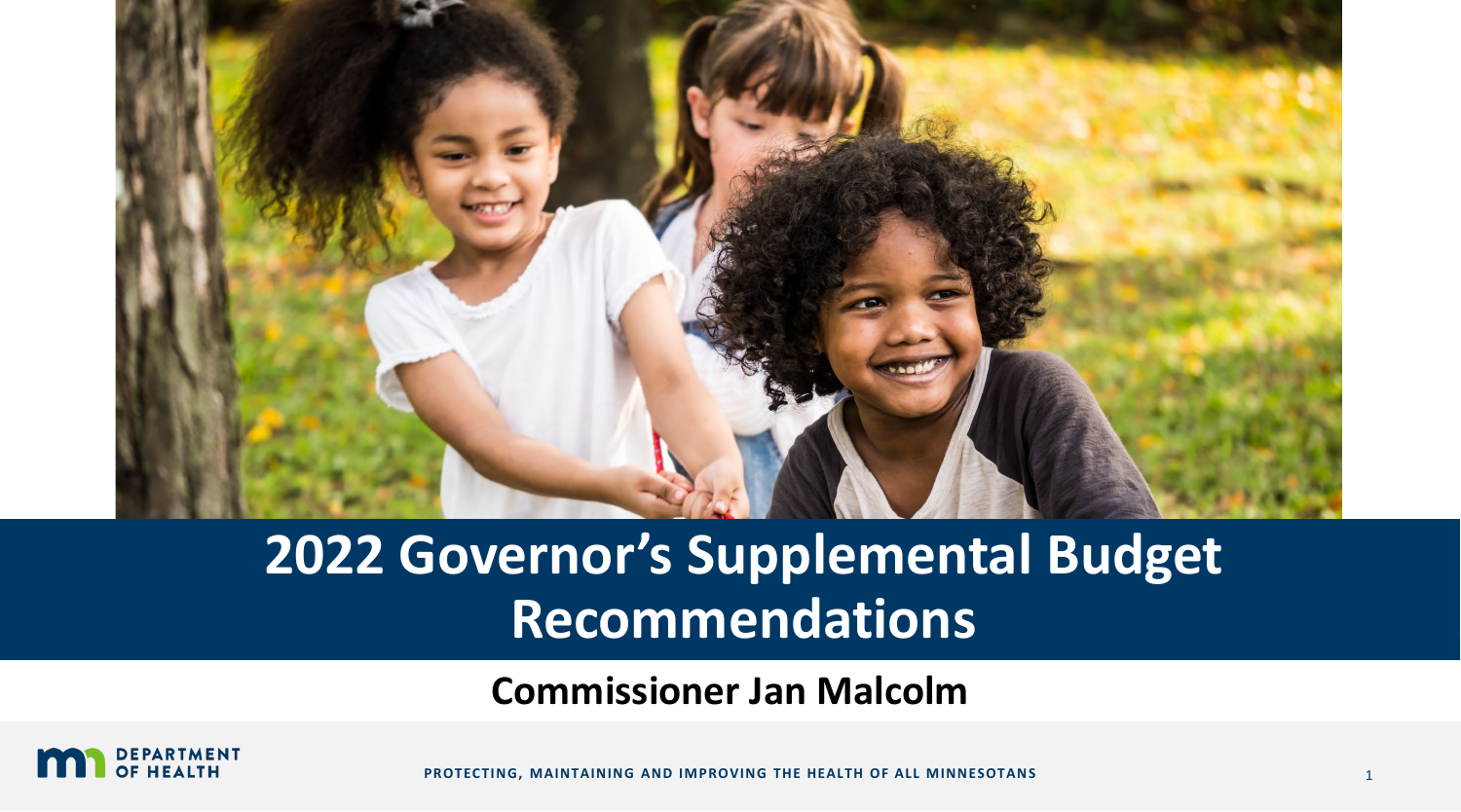## **Governor's Recommendations -- Changes by Fund**

**(in \$ millions)**

|                           | FY 2022-23 | FY 2024-25 |
|---------------------------|------------|------------|
| <b>General Fund</b>       | \$197.77   | \$664.50   |
| <b>Health Care Access</b> | 22.00      | 44.00      |
| <b>Dedicated Account</b>  | 8.67       | 20.02      |
| State Gov. Special Rev.   | 4.60       | 2.34       |
|                           | \$233.04   | \$730.88   |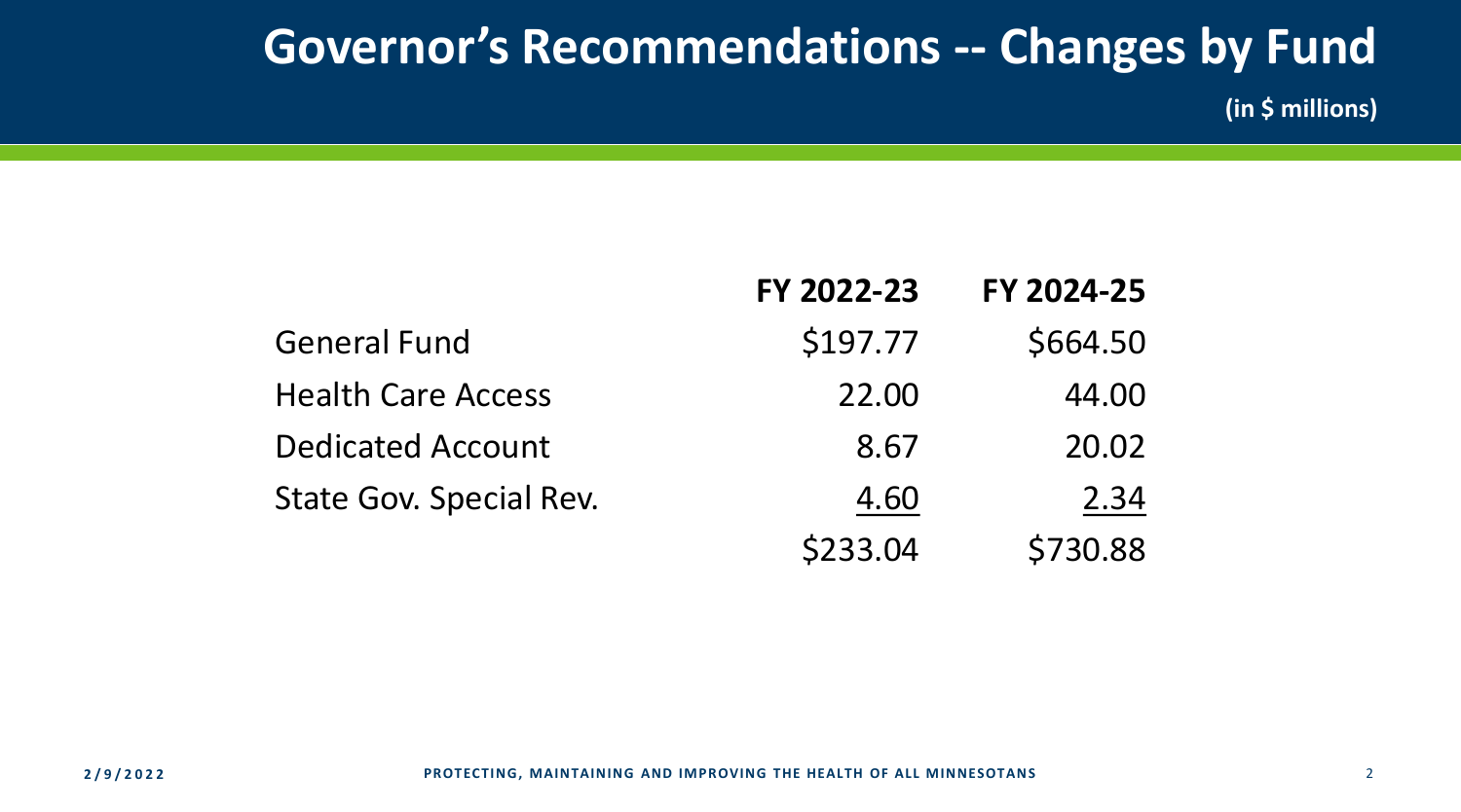#### **Addressing Health Care Access and Affordability (\$ in thousands)**

|                                          | <b>General Fund</b> |                                             | <b>Other Funds</b> |        |
|------------------------------------------|---------------------|---------------------------------------------|--------------------|--------|
|                                          |                     | FY 2022-23 FY 2024-25 FY 2022-23 FY 2024-25 |                    |        |
| <b>Address Growing Health Care Costs</b> | 3,375               | 8,350                                       | $- -$              |        |
| <b>Health Care Provider Directory</b>    | 1,000               | 9,000                                       | $- -$              |        |
| No Surprises Act Enforcement             | 964                 | 1,520                                       |                    |        |
| <b>Revitalize Health Care Workforce</b>  | $ -$                | $\qquad \qquad -$                           | 22,000             | 44,000 |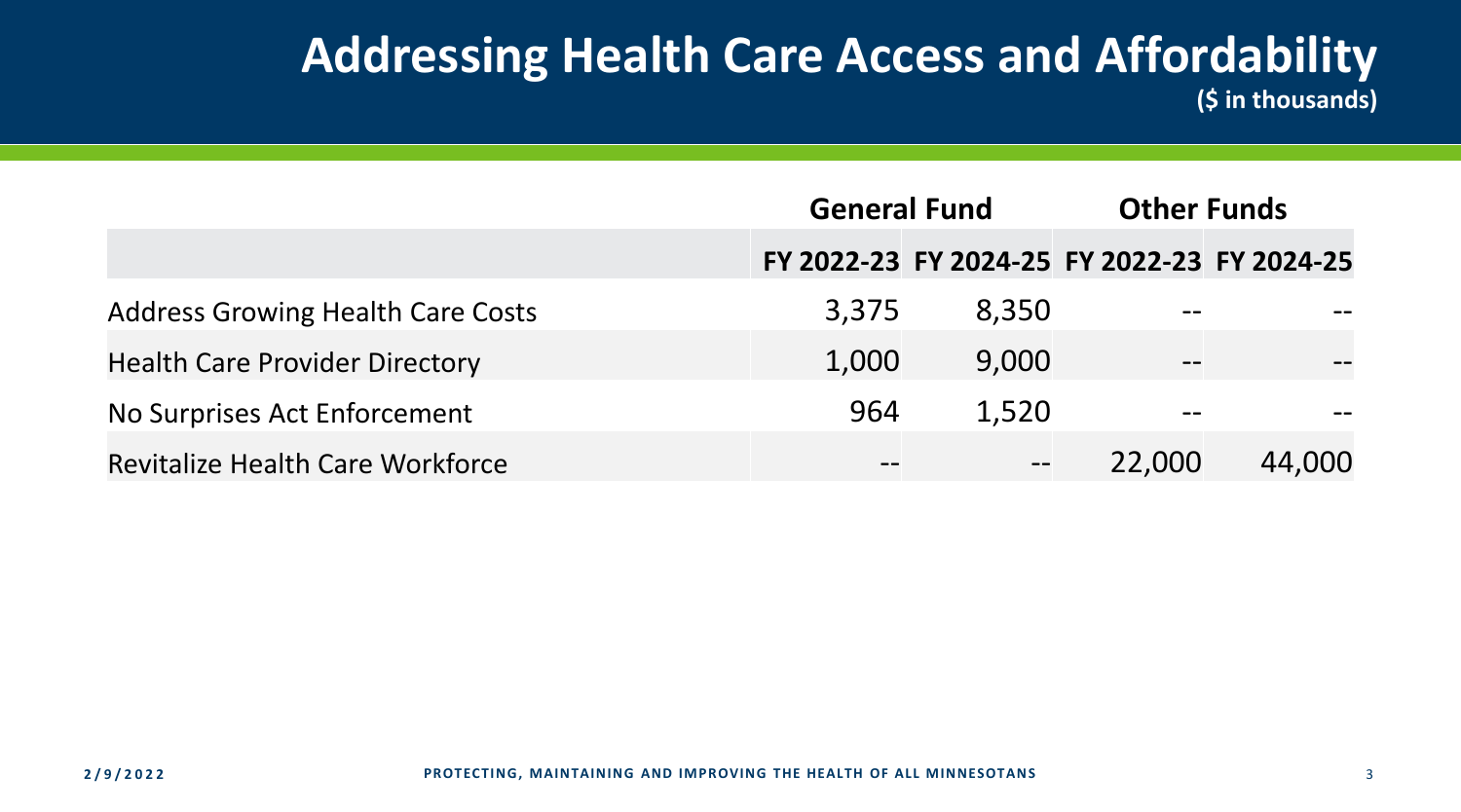## **Addressing Health Care Access and Affordability**

#### **Address Growing Health Care Costs, \$3.375M GF**

Four inter-connected initiatives aimed at addressing excessive growth in health care spending, while ensuring stability in rural care systems.

- 1. Establishes spending targets
- 2. Identifies strategies to administrative spending
- 3. Extends prescription drug transparency
- 4. Explores opportunities to adopt advanced payment systems in rural areas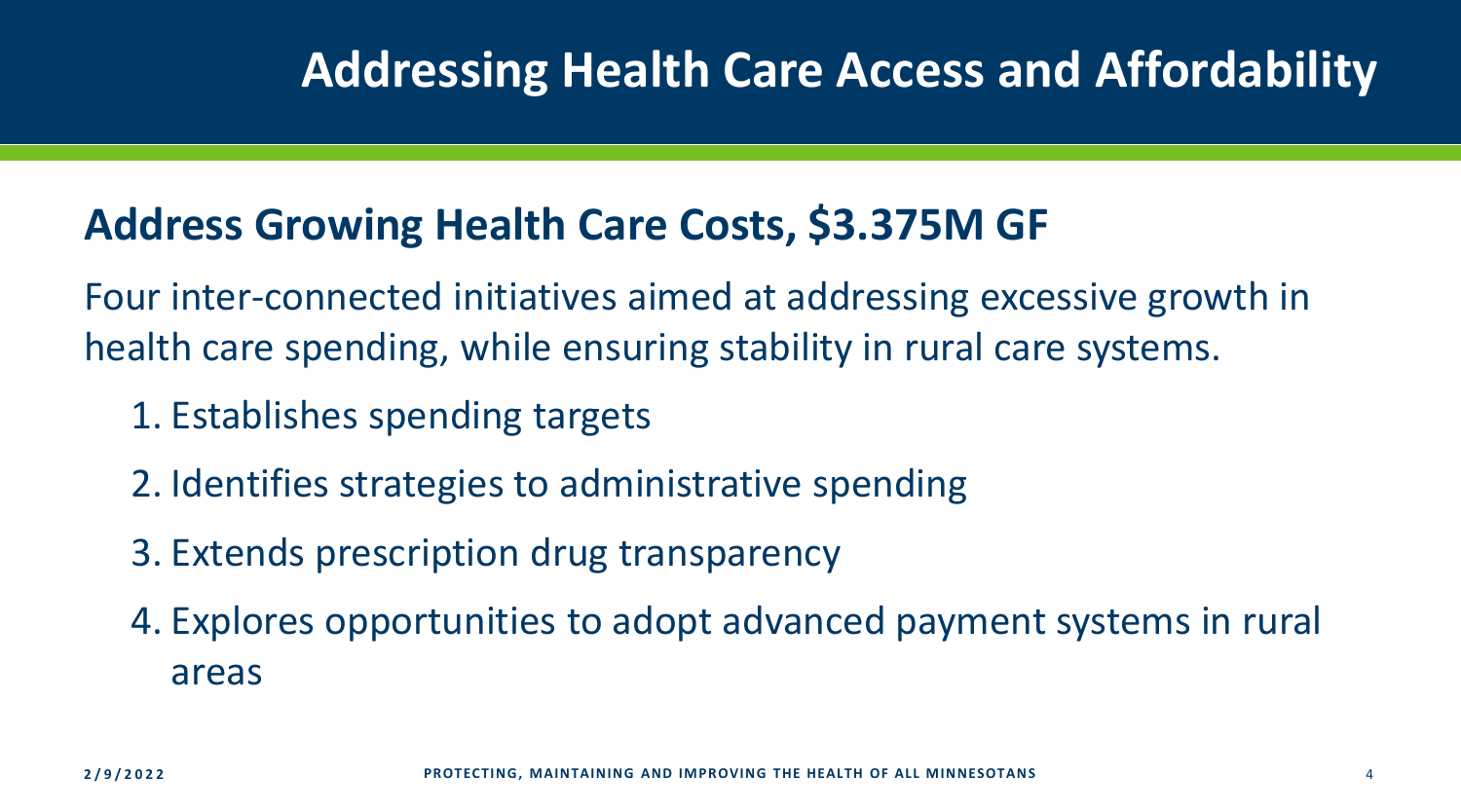## **Addressing Health Care Access and Affordability**

#### **Health Care Provider Directory, \$1M GF**

• Develops a statewide shared health care provider directory, a single "source of truth" for consumers, health plans, providers, and state agencies to benefit consumers.

#### **No Surprises Act Enforcement. \$964K GF**

• Provides the authority and resources for the state to enforce the federal No Surprises Act, which includes sweeping consumer protections against most surprise medical bills, enhances price transparency, prescribes a dispute resolution process between health plans and providers, a process for resolving bills between providers and consumers, and includes other provisions to protect insured and uninsured patients.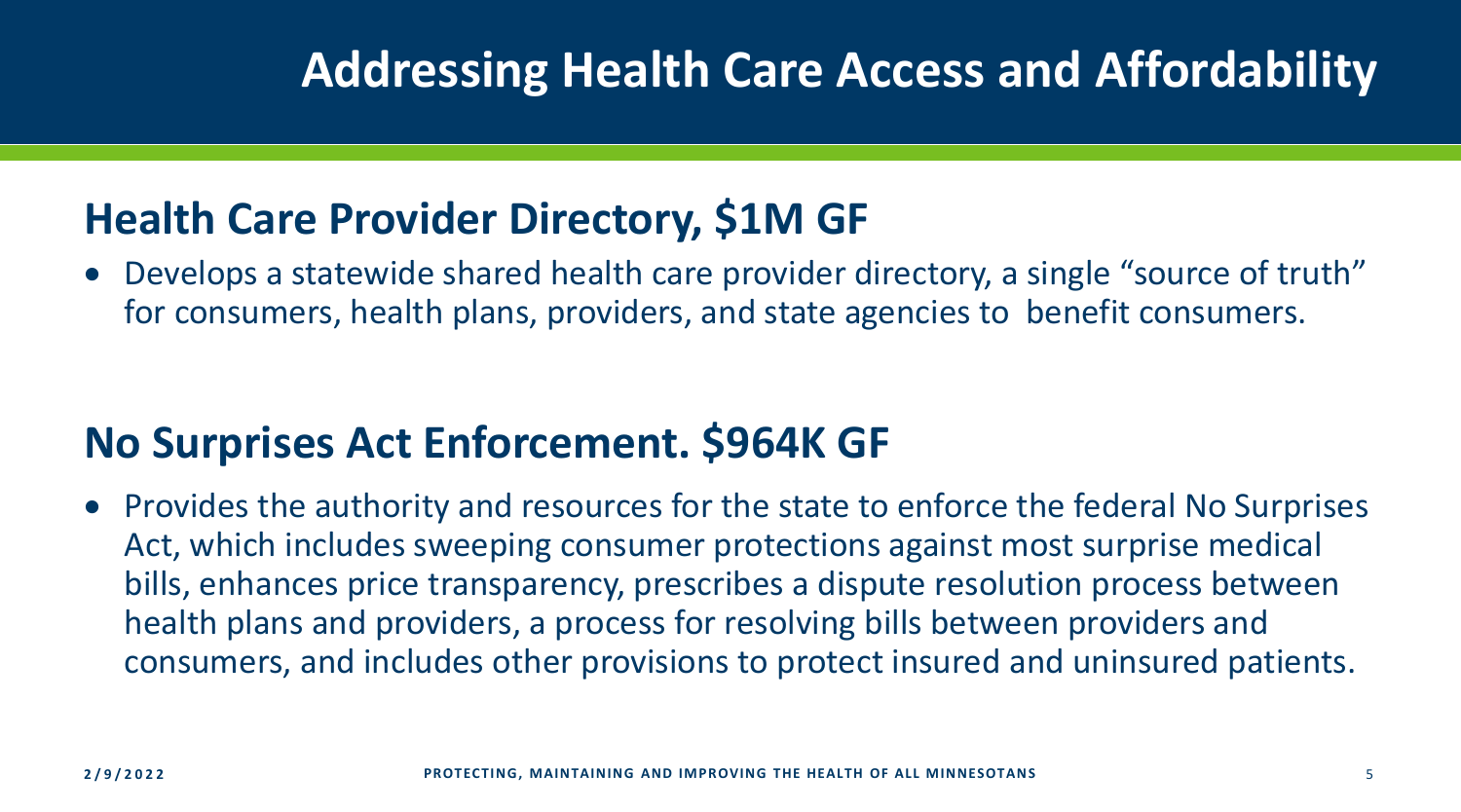#### **Revitalize the Health Care Workforce, \$22M HCAF**

Addresses the acute health care workforce shortages in rural areas by:

- o Expanding rural training opportunities for family medicine physicians, nurse practitioners, physician assistants, dental providers, and mental health occupations
- o Increasing funding for international immigrant medical graduate (IIMG) training, leveraging existing immigrant providers in the state to provide additional, culturally competent care.
- o Funding additional workforce research to build an evidence base for datadriven solutions.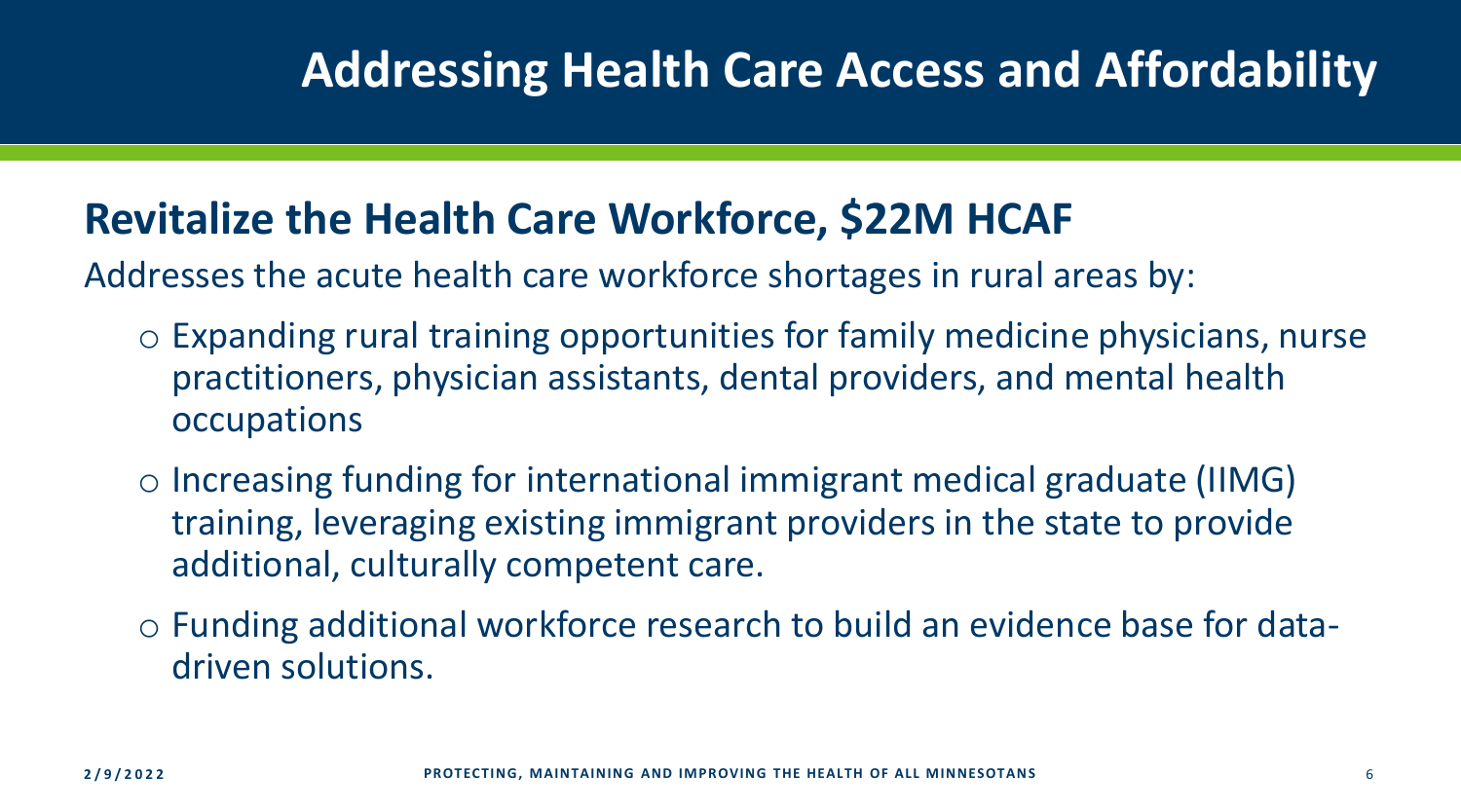**(\$ in thousands)**

|                                                                                              | <b>General Fund</b> |            | <b>Other Funds</b> |            |
|----------------------------------------------------------------------------------------------|---------------------|------------|--------------------|------------|
|                                                                                              | FY 2022-23          | FY 2024-25 | FY 2022-23         | FY 2024-25 |
| 988 National Suicide Prevention Lifeline                                                     |                     | (2,642)    |                    |            |
| Drug Overdose and Substance Abuse Prevention                                                 | 5,042               | 10,084     |                    |            |
| Opioid Overdose Prevention and HIV Prevention for People<br><b>Experiencing Homelessness</b> | 1,129               | 2,258      |                    |            |
| Sentinel Event Reviews for Police-Involved Deadly<br>Encounters                              | 494                 | 988        |                    |            |
| <b>Community Health Workers</b>                                                              | 1,462               | 2,195      |                    |            |
| Disability as a Health Equity Issue                                                          | 1,575               | 3,170      | $- -$              |            |
| Lead Remediation in Schools and Childcare Settings                                           | 2,054               | 3,081      |                    |            |
| Lead Service Line Inventory                                                                  | 4,029               | 4,169      |                    |            |
| <b>Mercury Skin Lightening Grants</b>                                                        | 300                 | 600        |                    |            |
| <b>Climate Resiliency</b>                                                                    | 1,977               | 1,977      |                    |            |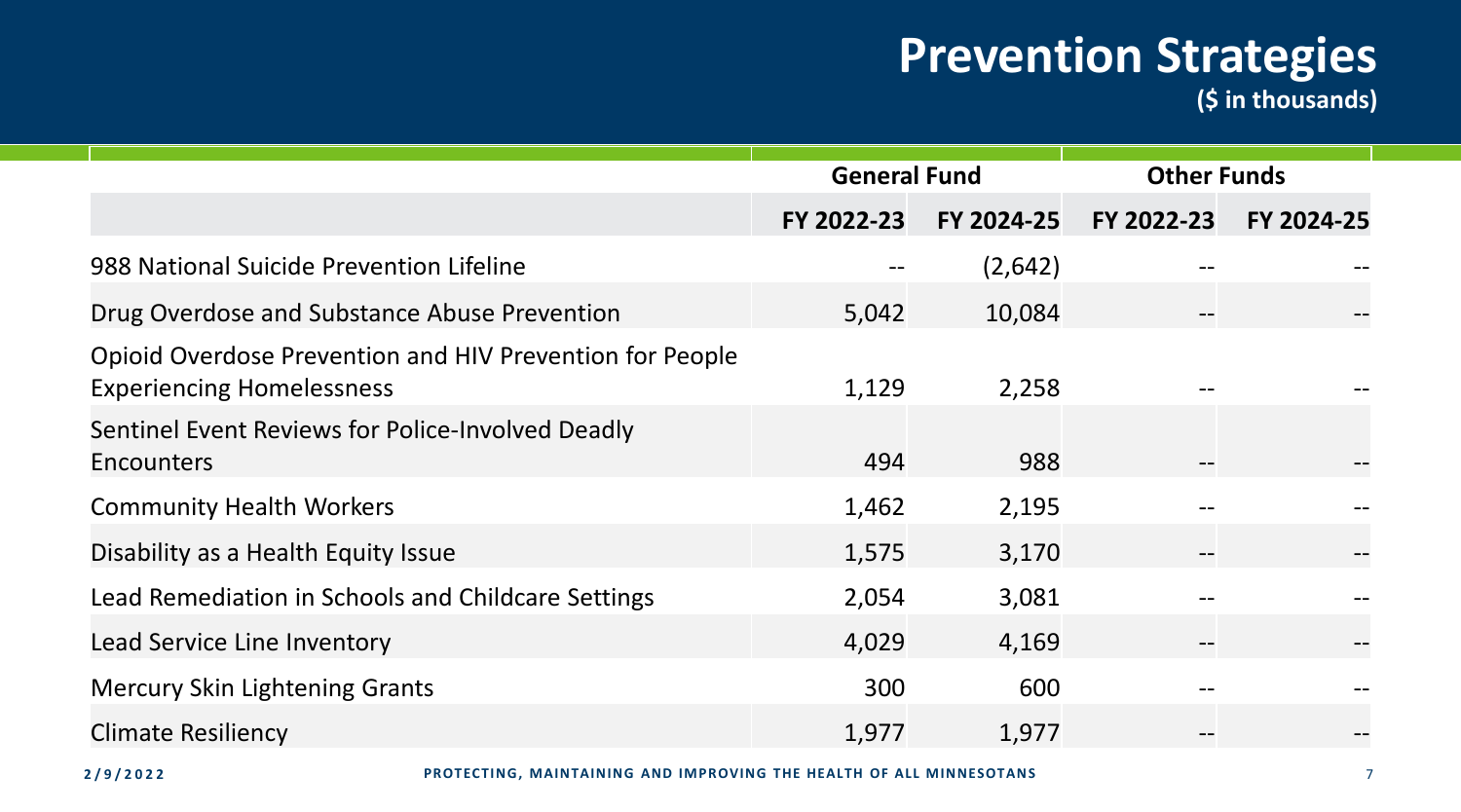#### **988 National Suicide Prevention Hotline \$8.761M SRF**

- New federally designated number will establish a comprehensive system for those seeking meatal health support.
- Ensures the lifeline centers in Minnesota can continue to provide localized support and expand services to include text and chat.

#### **Drug Overdose and Substance Abuse Prevention \$5.042M GF**

- Develop regional multidisciplinary overdose prevention teams with public health, public safety, behavioral health, education, and health care professionals working together to address the overdose crisis in their community
- Enhance housing and supportive services for homeless people who are at risk of overdose.
- Equip business owners with resources to foster a supportive environment that encourages the success of employees in recovery.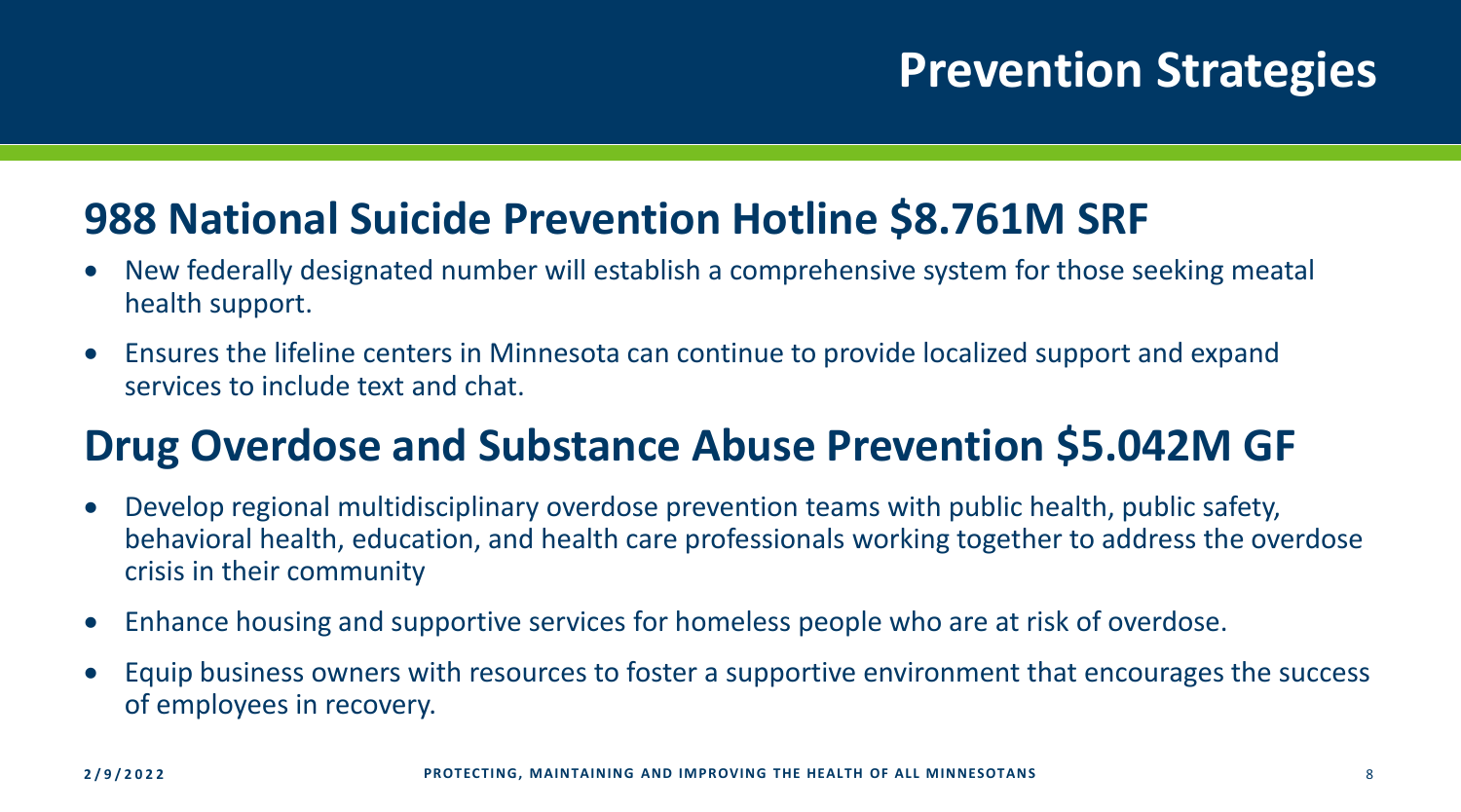#### **Opioid Overdose and HIV Prevention for People Experiencing Homelessness \$1.129M GF**

• Expand community-based programs that reduce the harm associated with drug use for people experiencing homelessness and housing instability including syringe exchange (both access to clean syringes and disposal of used syringes), overdose prevention education and medication, HIV and Hepatitis testing, and connections to appropriate medical treatment for HIV, hepatitis C, and substance use disorders.

#### **Sentinel Event Reviews for Police-Involved Deadly Encounters \$494,000**

• Convene a multidisciplinary team that will use a public health lens to identify patterns between incidents and ways to prevent future incidents from happening.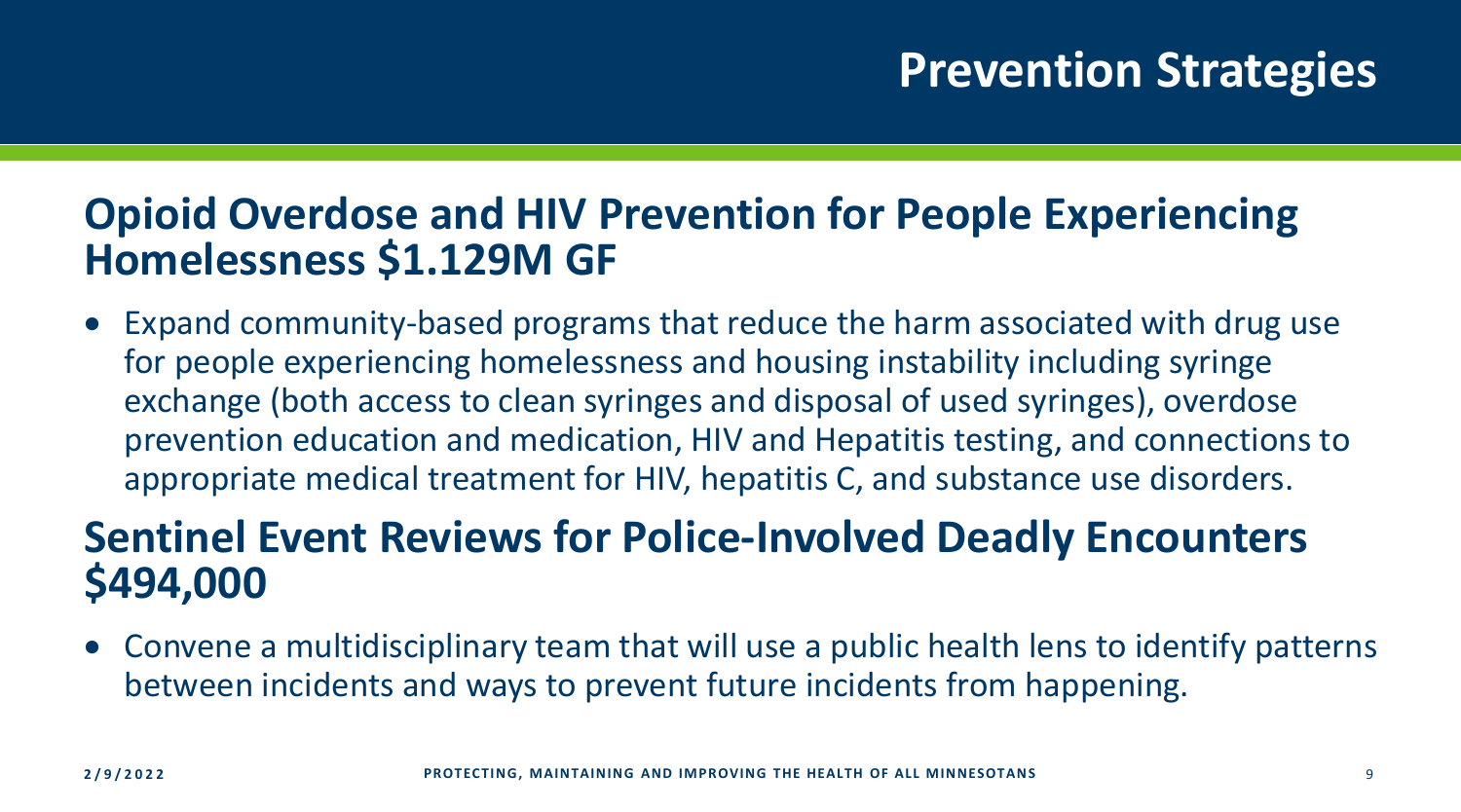#### **Community Health Workers \$1.462M GF**

- Frontline public health workers who are trusted members of their community that improve access to preventive health care.
- Funding will expand training, increase access to and hiring of community health workers.

### **Disability as a Health Equity Issue \$1.575M GF**

- Build upon lessons learned and successful collaborations during the COVID-19 pandemic.
- Build capacity at MDH to better support Minnesotans with disabilities by convening stakeholders and working alongside people with disabilities, collecting data needed to identify and address gaps, distributing and administering grants.
- Improve overall health and reduce health disparities.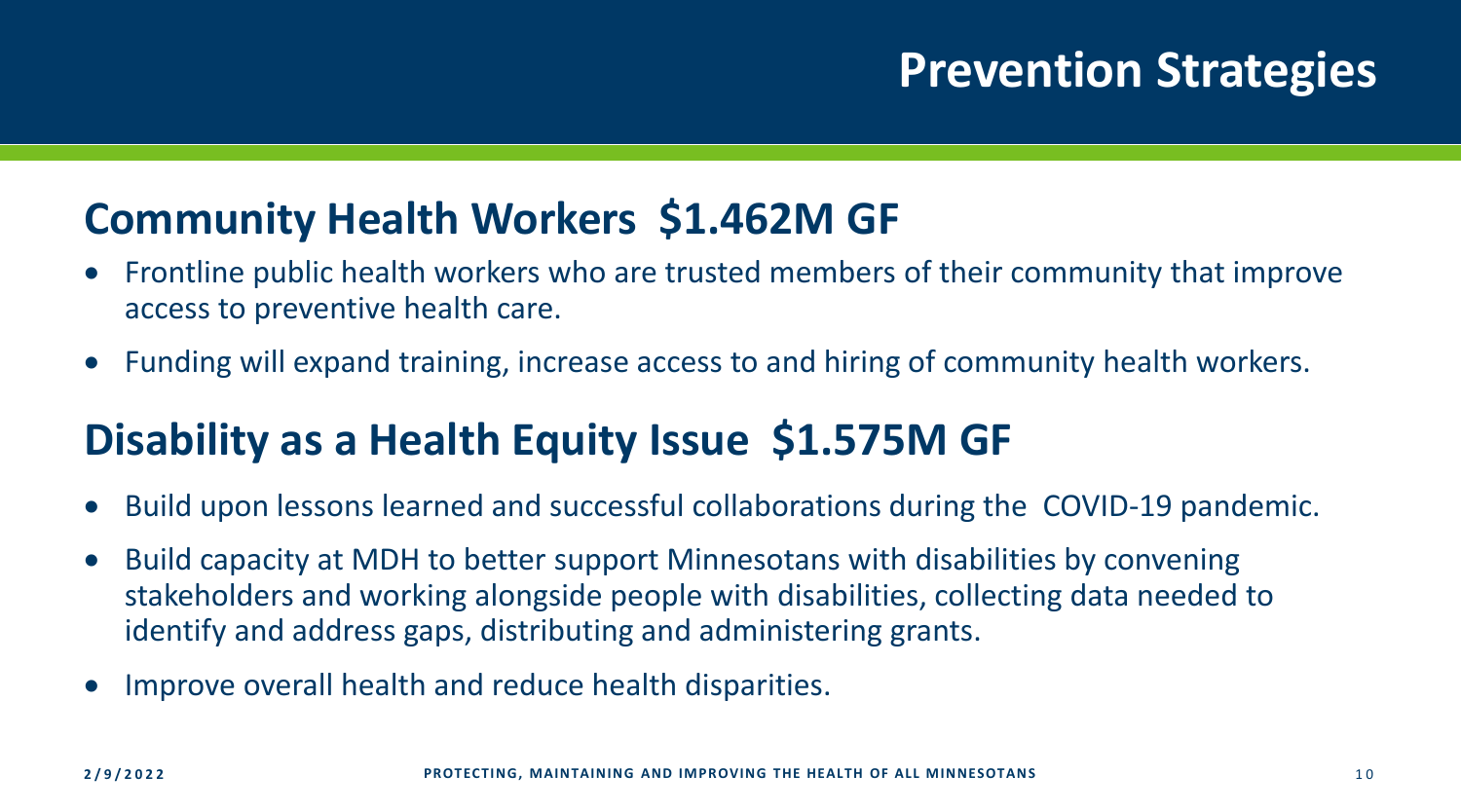#### **Lead Remediation in Schools and Childcare Settings \$2.054M GF**

- Provides resources to test AND remediate lead in drinking water in schools and childcare facilities.
- Reductions in exposure to lead in drinking water will improve children's health, brain development, and lifetime productivity.

### **Lead Service Line Inventory \$4.029M GF**

- New federal rules require communities to conduct an inventory of the materials in their water service lines. An accurate inventory is the first step in alerting residents, establishing a schedule for replacement, and targeting new federal infrastructure funding to remove LSLs most efficiently.
- The most significant contribution to lead in drinking water is from the leaching of lead service lines.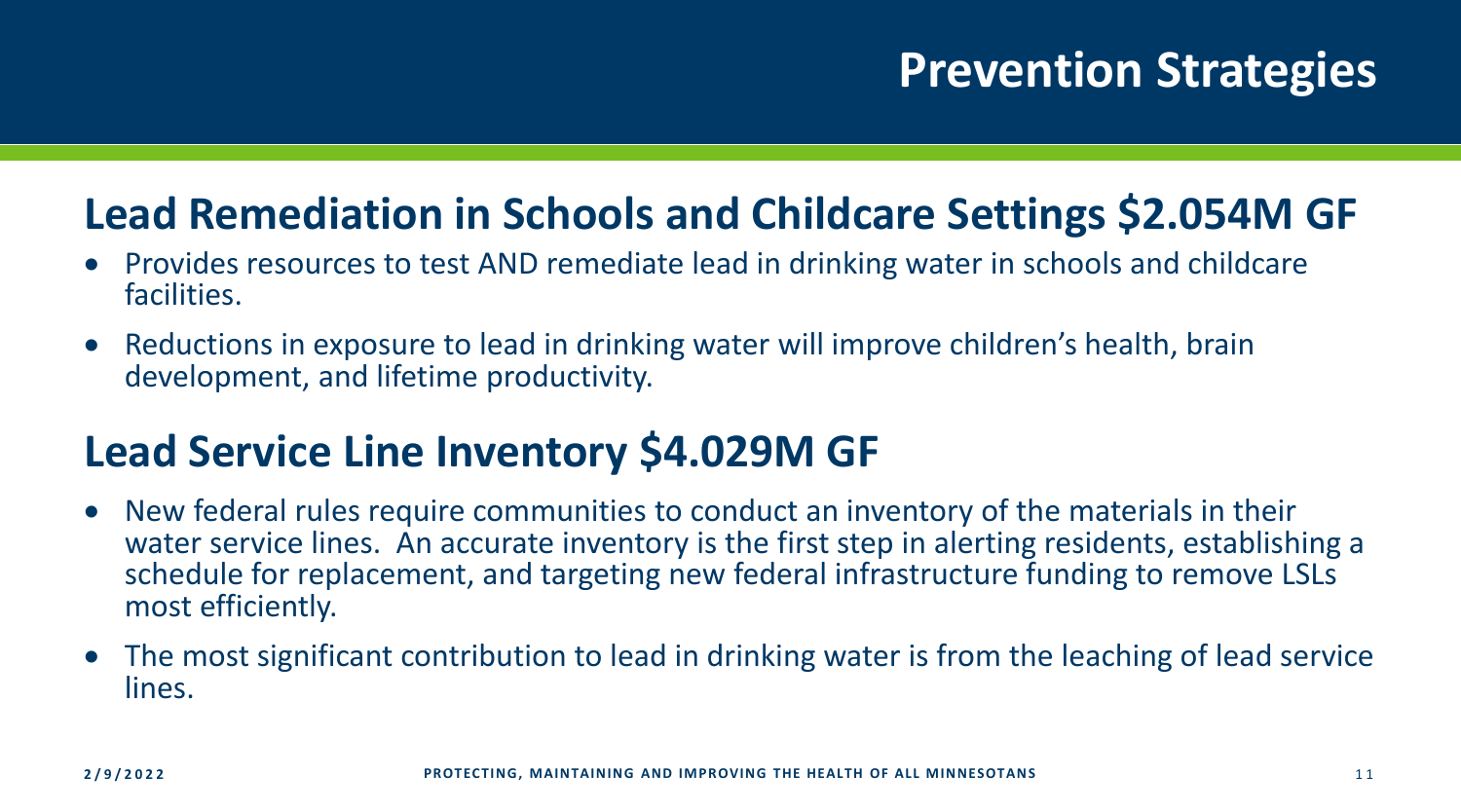## **Mercury Skin Lightening Grants \$300,000 GF**

- Reinstates funding for a grant program to educate impacted communities about the dangers of mercury.
- Establishes a reporting system to track mercury poisoning.

## **Climate Resiliency \$1.977M GF**

- Interagency initiative to increase the resiliency of Minnesota and its communities to extreme weather impacts. MDH will focus on protecting drinking water.
- Grants to local communities to facilitate planning, response, data analysis, and evaluation.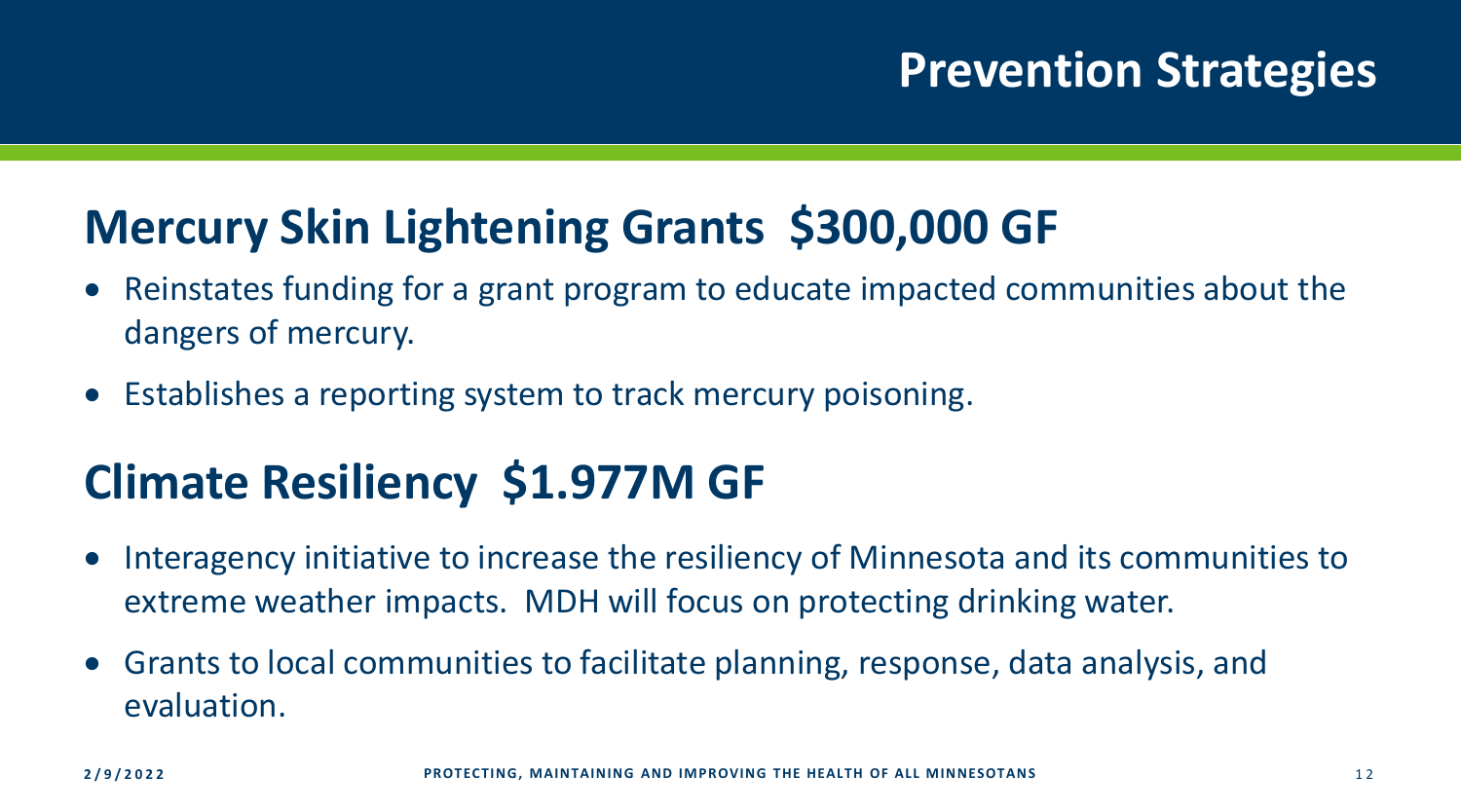**(\$ in thousands)**

|                                             | <b>General Fund</b> |         |                   | <b>Other Funds</b>                          |
|---------------------------------------------|---------------------|---------|-------------------|---------------------------------------------|
|                                             |                     |         |                   | FY 2022-23 FY 2024-25 FY 2022-23 FY 2024-25 |
| <b>Community Healing</b>                    | 2,019               | 3,028   |                   |                                             |
| Long COVID                                  | 2,669               | 7,412   | $\qquad \qquad -$ |                                             |
| <b>Community Solutions</b>                  | 10,000              | 20,000  |                   |                                             |
| <b>Home Visiting</b>                        | 126,700             | 524,100 | $- -$             |                                             |
| <b>Family Planning Special Projects</b>     | 3,467               | 6,934   |                   |                                             |
| <b>Healthy Beginnings, Healthy Families</b> | 11,700              | 23,581  |                   |                                             |
| <b>School Health</b>                        | 837                 | 6,749   |                   |                                             |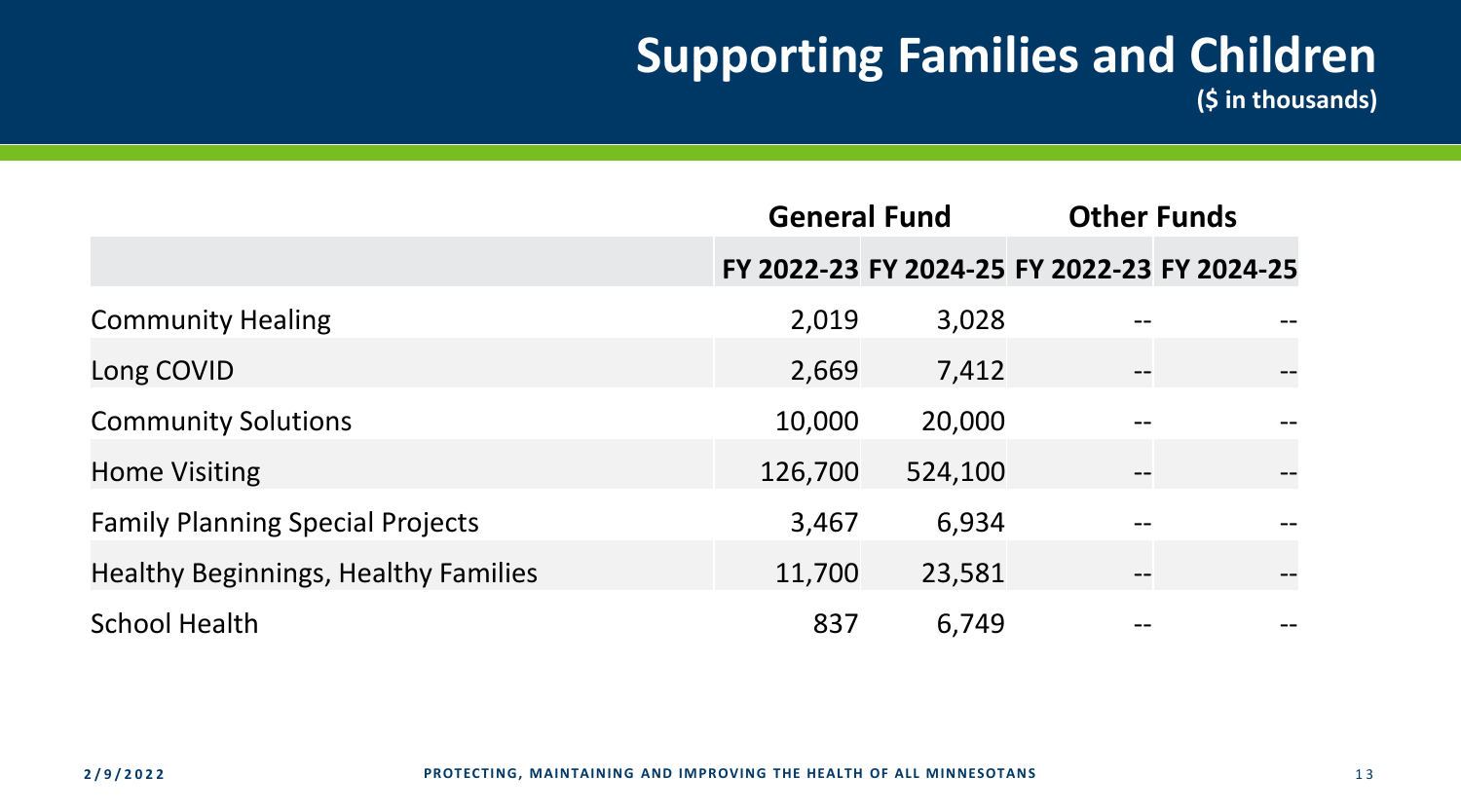#### **Community Healing \$2.019M GF**

- Grant program that will fund community identified solutions to address the mental wellbeing impacts of COVID-19 and help communities begin to recover.
- Collaboration with community-based organizations, faith-based organizations, and local public health departments serving communities who COVID has disproportionately impacted by COVID-19.

## **Long COVID \$2.699M GF**

- Partnerships with survivors, communities, health care providers, experts to understand the impacts and establish diagnosis, treatment, and care coordination guidance.
- Provide grants and contracts for data collection and guidance dissemination.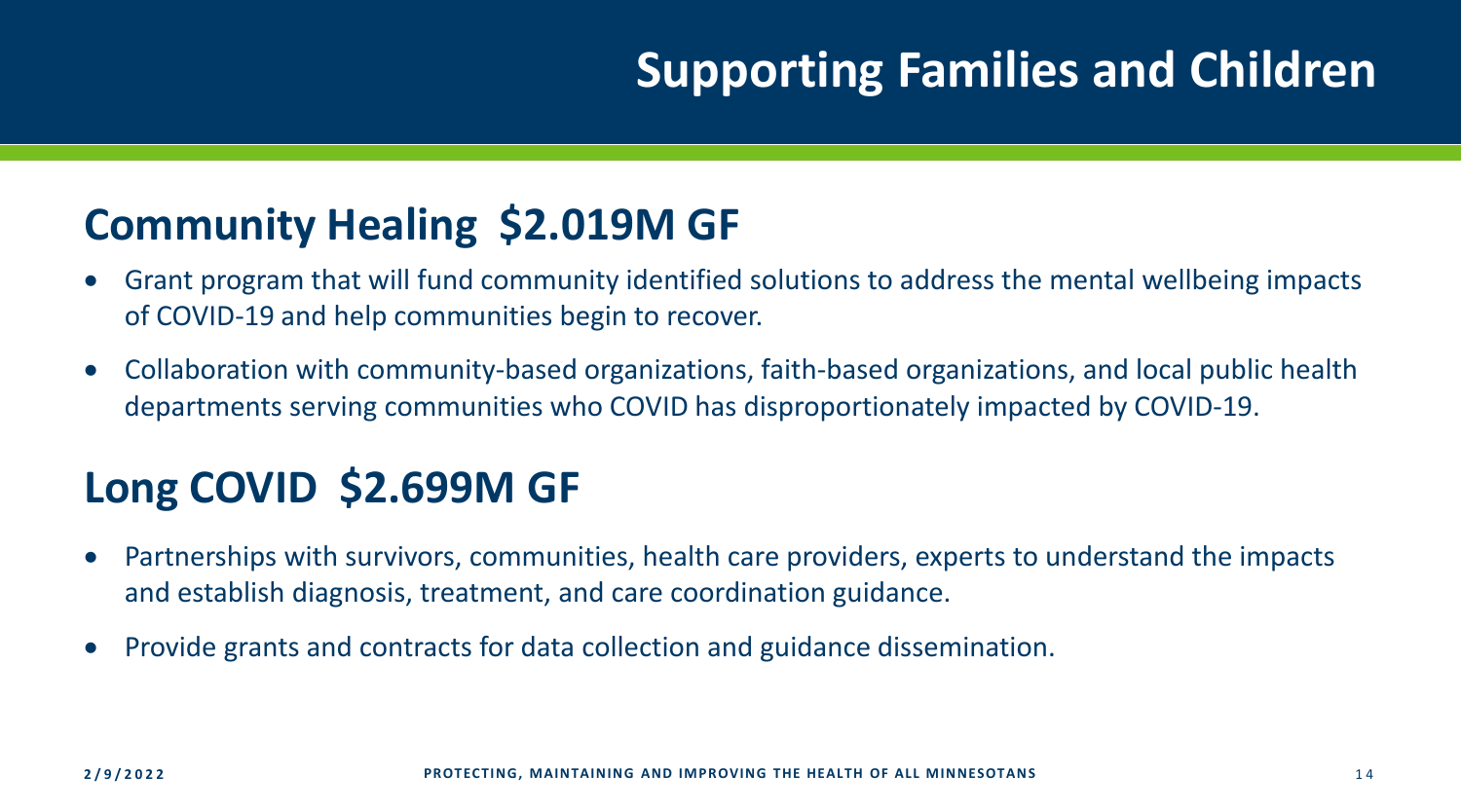#### **Community Solutions \$10M GF**

- Community Solutions grant program established in 2020 with one-time funding (until June 2023).
- Current grants have increased culturally congruent services and improved development outcomes for prenatal to 3rd grade.
- Continued funding will and reduce health disparities.
	- o extend the grant program beyond 2023
	- o Increase grant awards
	- $\circ$  Increase the impact of the grant program and reduce health disparities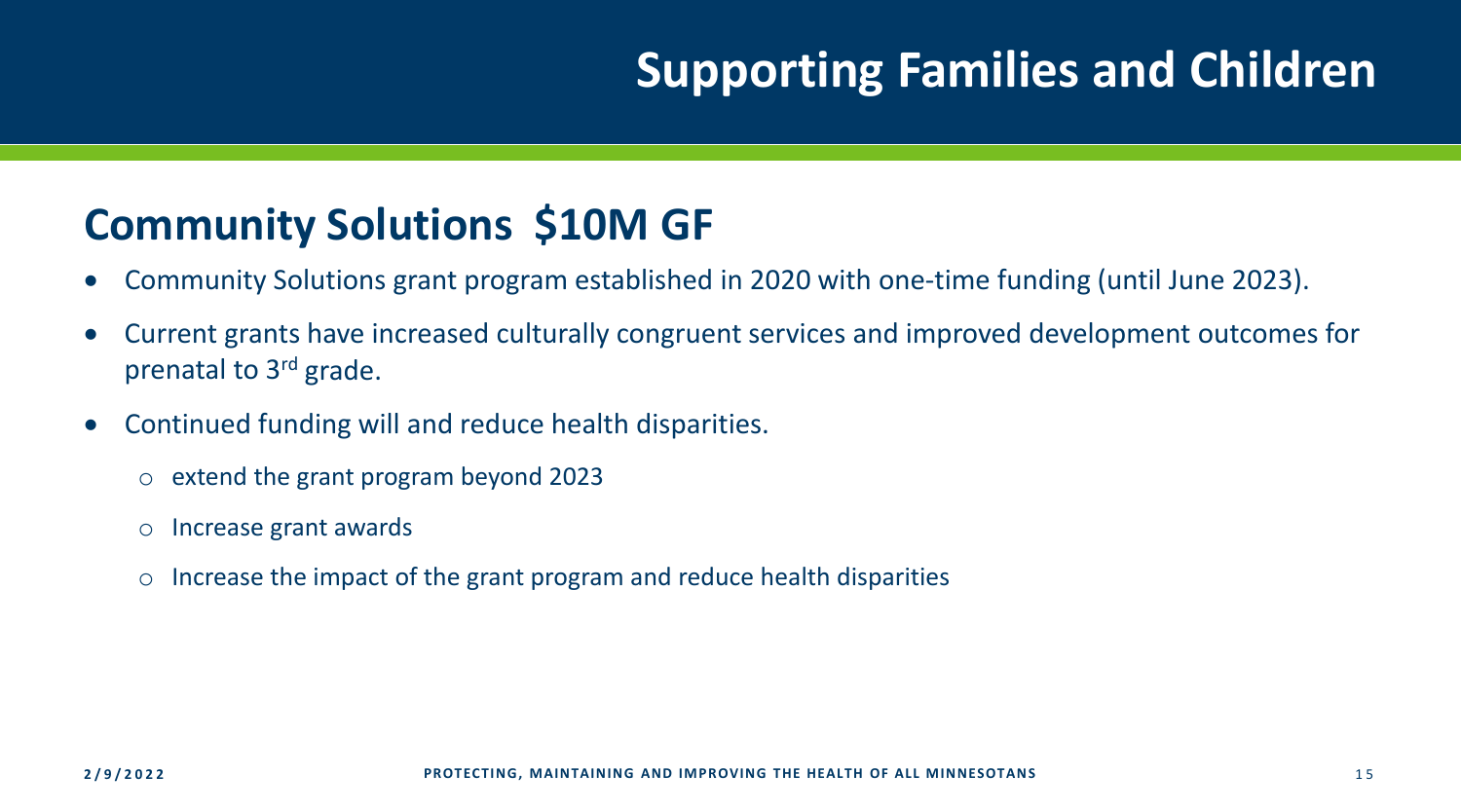#### **Home Visiting \$126.7M GF**

- Expand services to increase access to home visiting and improve health outcomes for young children.
	- o regional pilots of universal short-term home visiting
	- o long-term evidence-based home visiting programs across Minnesota, and
	- o evidence-informed home visiting programs to serve priority populations.

#### **Family Planning Special Projects \$3.467M GF**

- Increase statewide access to evidence-based family planning services to improve birth outcomes and attend health needs delayed due to COVID-19.
- Funding will increase access by extending clinic hours, reducing appointment wait times, improve telehealth technology, and increase language translation services.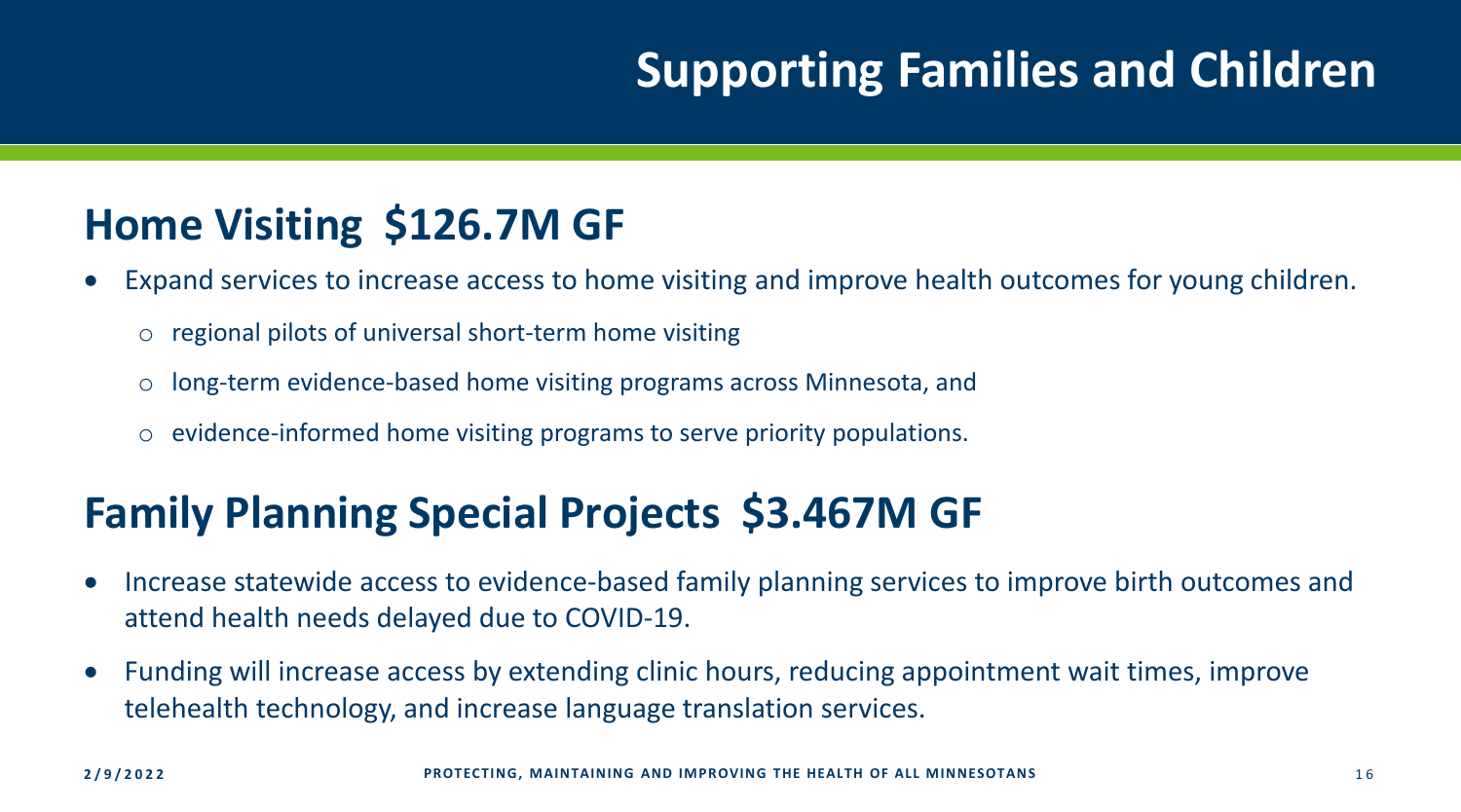#### **Healthy Beginnings, Healthy Families \$11.7M GF**

- Reduce disparities in early childhood outcomes and increase the number of children who are school ready by:
	- o Reduce and prevent infant mortality
	- o Connect families to culturally appropriate resources
	- o Expand access to developmental and social-emotional screening
	- o Expand services and supports to families involved with the justice system

### **School Health \$837,000 GF**

• Provide competitive grants to expand health services to existing or new school-based health clinics statewide to meet the physical, dental, mental, and behavioral health needs of students K-12.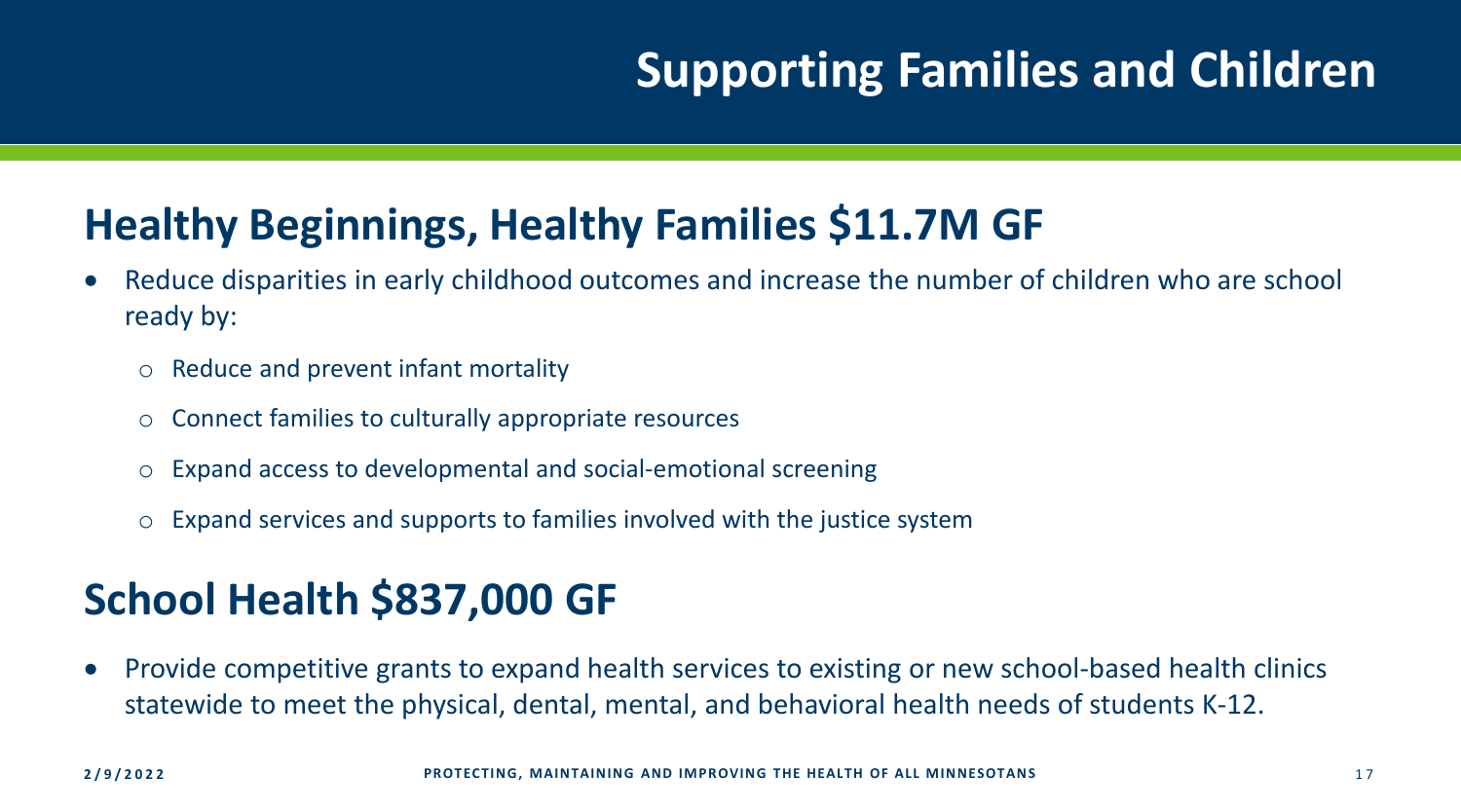**(\$ in thousands)**

|                                                                   | <b>General Fund</b> |       | <b>Other Funds</b> |                                             |
|-------------------------------------------------------------------|---------------------|-------|--------------------|---------------------------------------------|
|                                                                   |                     |       |                    | FY 2022-23 FY 2024-25 FY 2022-23 FY 2024-25 |
| <b>Public Health Workforce</b>                                    | 2,185               | 2,873 |                    |                                             |
| <b>Safety Improvements for LTC Facilities</b>                     | 5,500               | 8,200 |                    |                                             |
| Assisted Living Licensure and Home Care                           |                     |       | 4,167              | 8,334                                       |
| <b>Engineering Plan Review Fees</b>                               |                     |       | 170                | 340                                         |
| Trauma System Fee Adjustment                                      | 415                 | 830   |                    |                                             |
| <b>Medical Education and Research Cost Fund</b><br>Administration |                     |       |                    |                                             |
| Dripling Water and Wastowater Advisory Council                    |                     |       |                    |                                             |

Drinking water and wastewater Advisory Council  $\begin{array}{cccc} -\text{-} & -\text{-} & -\text{-} \end{array}$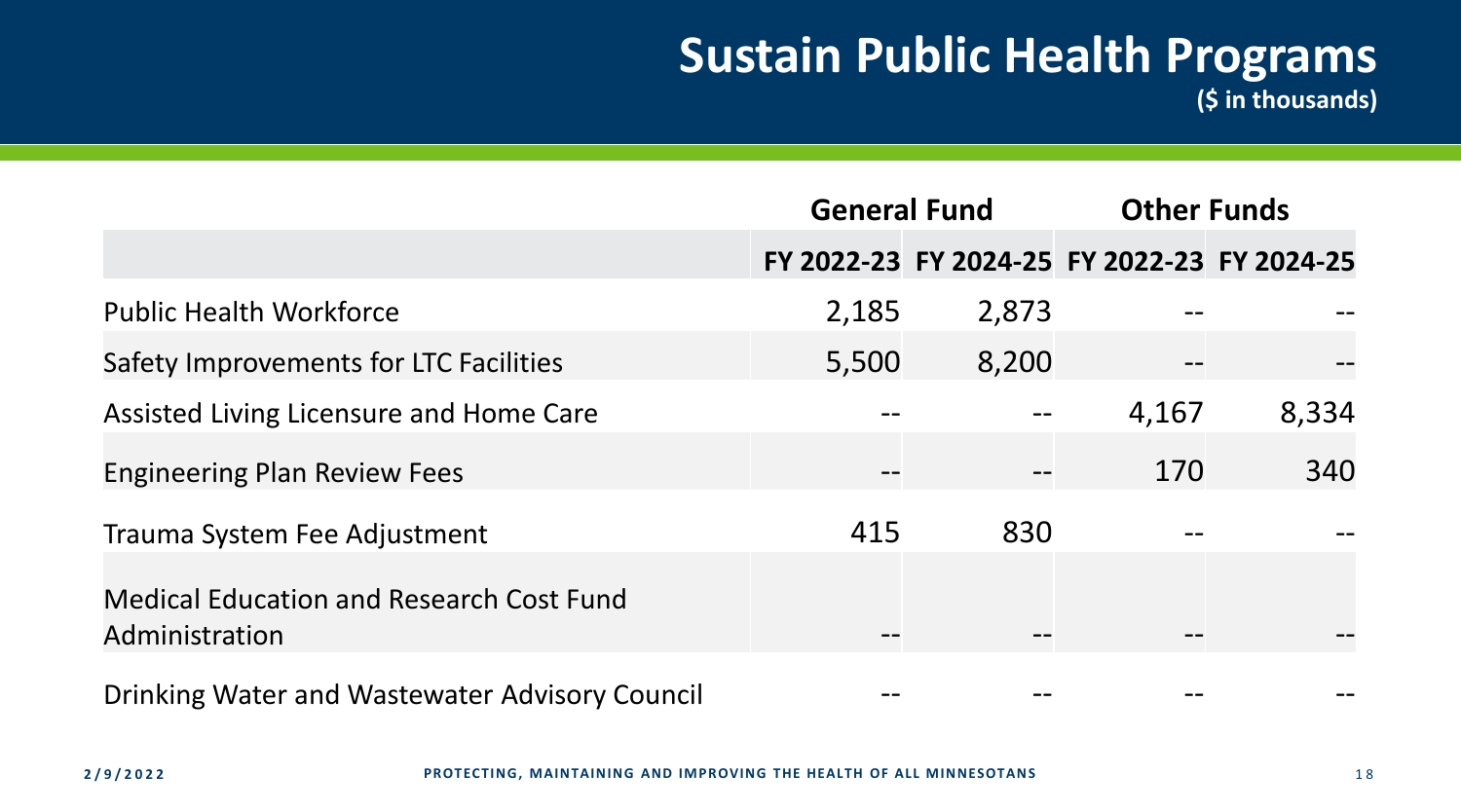## **Public Health Workforce \$2.185M GF**

Increase and strengthen the public health workforce with loan forgiveness program, student stipend program, and an AmeriCorps program all targeted towards Public Health workers.

## **Safety Improvements for LTC Facilities \$5.5M GF**

• 4-year competitive grant program for physical space improvements, technology improvements, and other modifications to increase the safety, quality of care, and well-being of residents.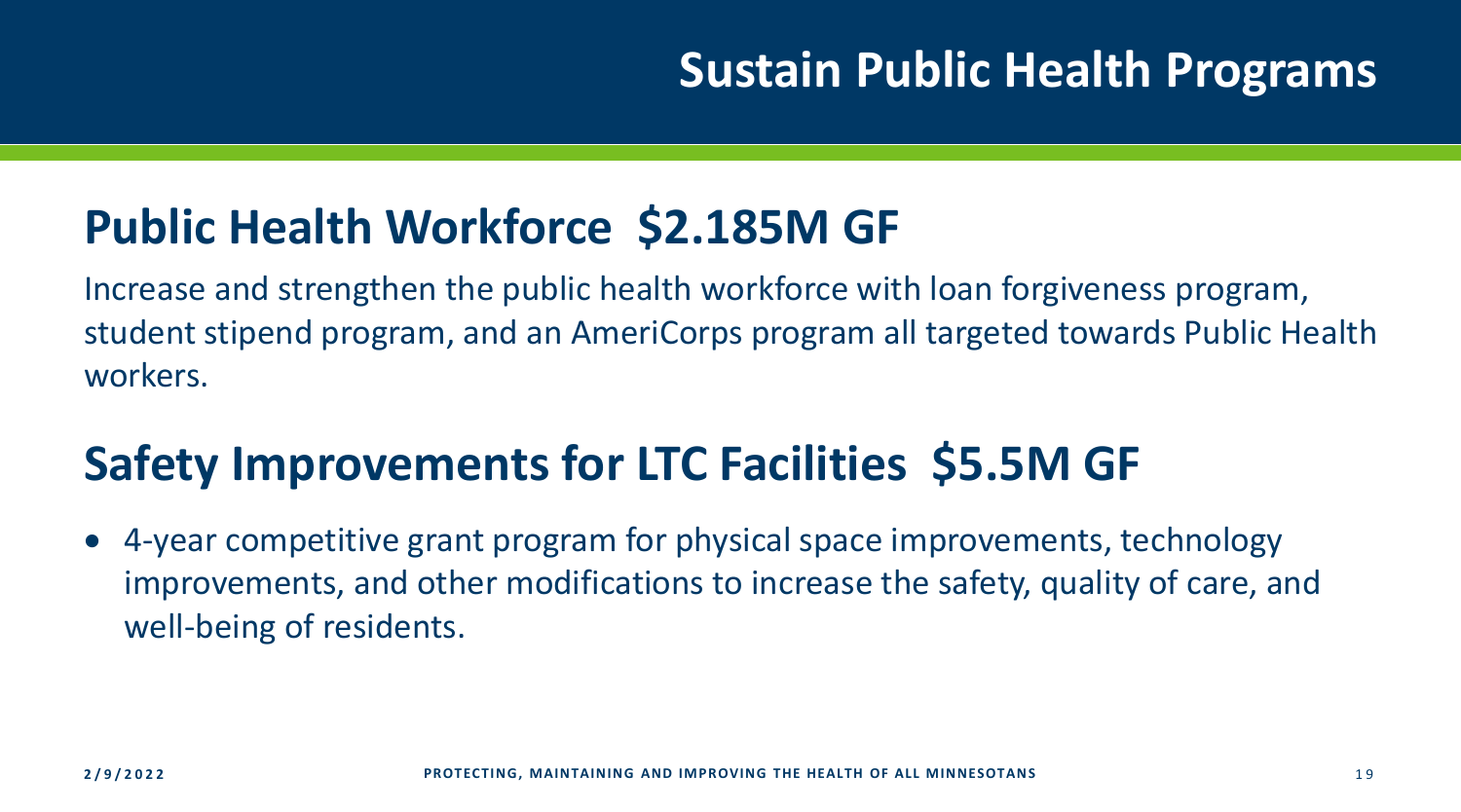Align fee resources with appropriations to ensure MDH can meet statutory requirements, provide expected services to fee-payors, and protect public health.

#### **Assisted Living Licensure and Home Care \$4.167M SGSRF**

• Increase appropriation within available fee revenue.

#### **Engineering Plan Review Fees \$170,000 SGSRF**

• Meet statutory requirements to recover costs.

#### **Trauma System Fee Adjustment \$415,000 GF**

• Increase appropriation and corresponding increase in fee revenue to support expanded trauma system.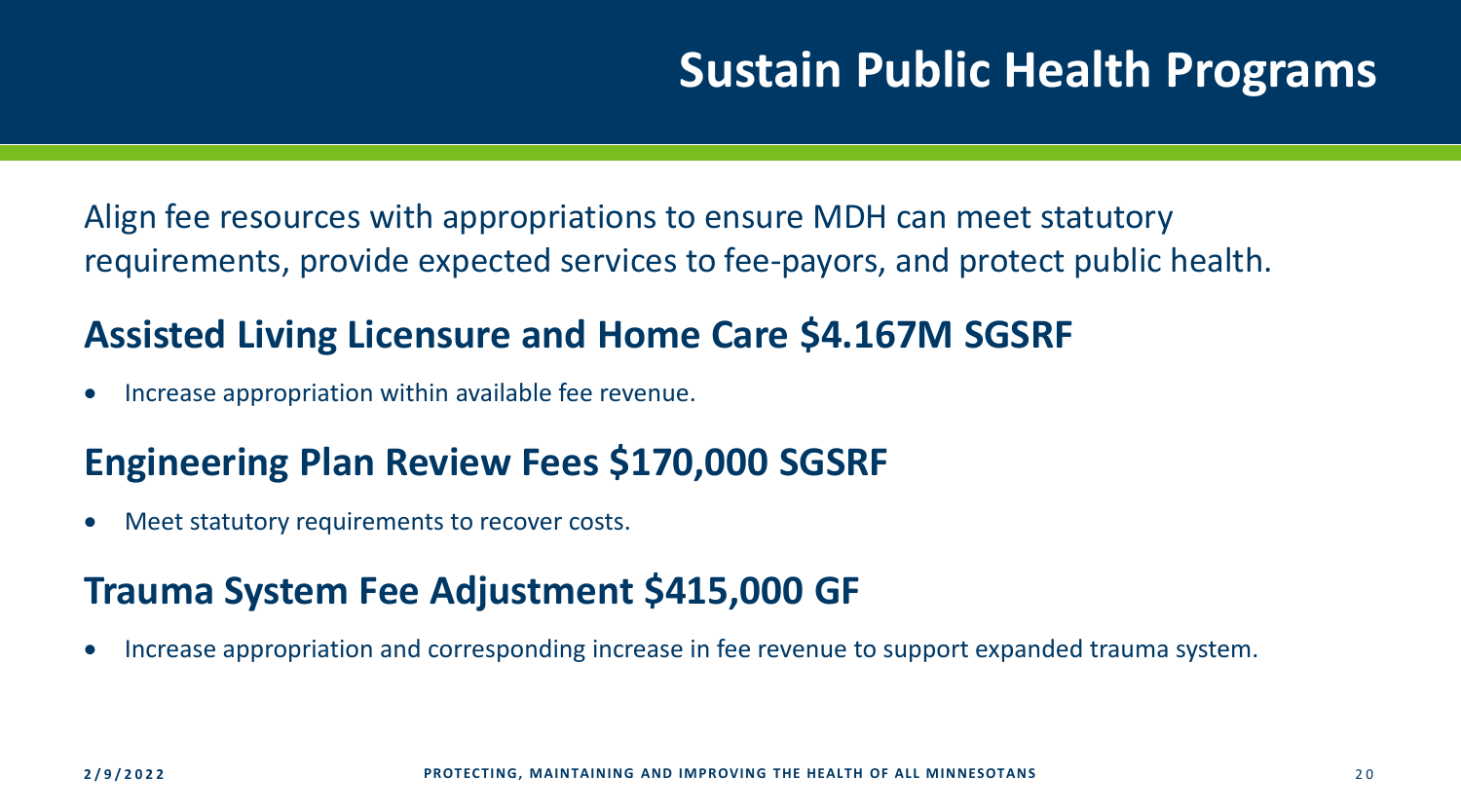#### **Medical Education and Research Cost Fund Administration \$0**

• Redirect current funding to support program management.

#### **Drinking Water and Wastewater Advisory Council \$0**

• Reinstate advisory council to meet federal requirements and address stakeholder concerns.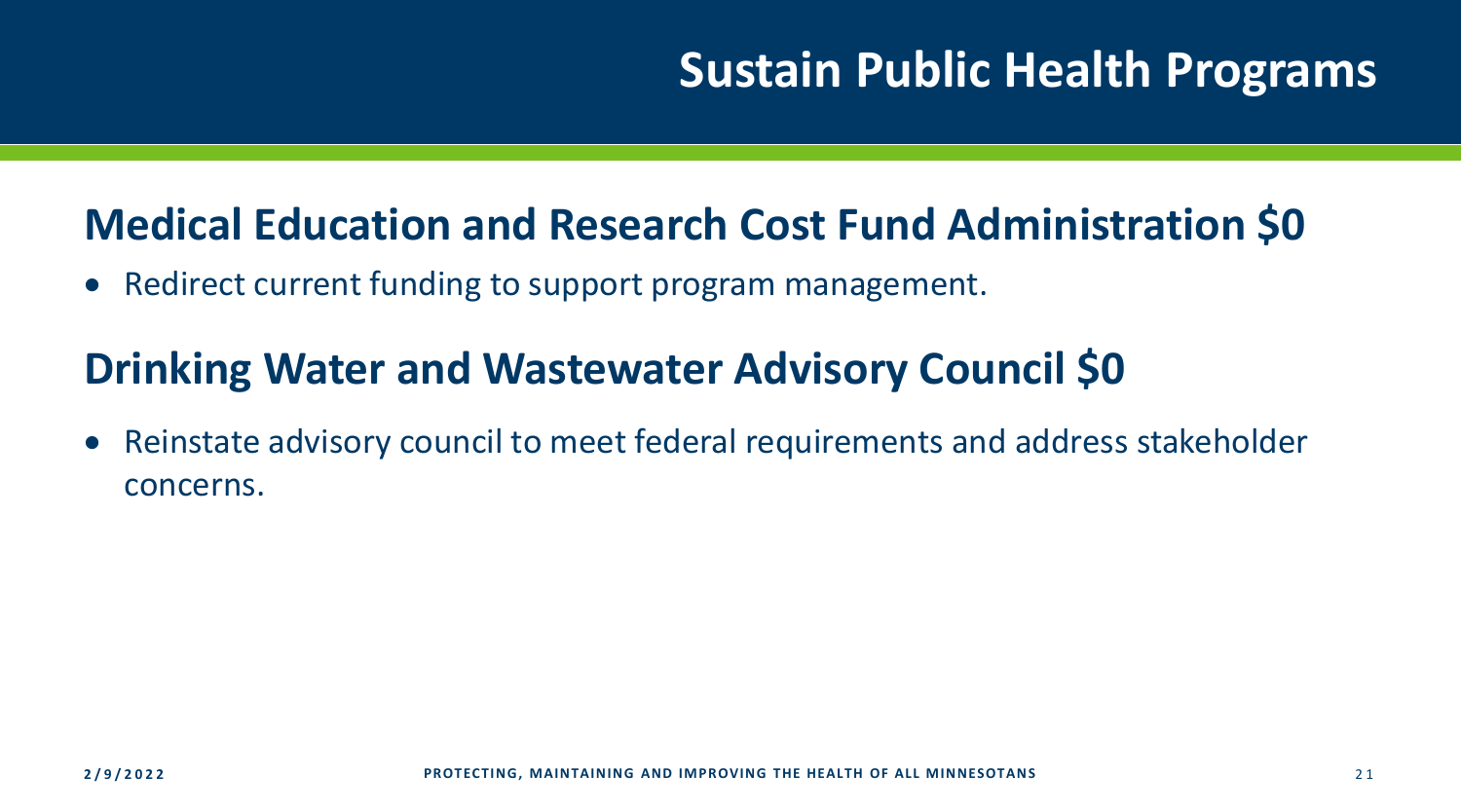#### **Other Proposals (\$ in thousands)**

|                               | <b>General Fund</b> |        | <b>Other Funds</b> |                                             |
|-------------------------------|---------------------|--------|--------------------|---------------------------------------------|
|                               |                     |        |                    | FY 2022-23 FY 2024-25 FY 2022-23 FY 2024-25 |
| Legalizing Adult-Use Cannabis | 8.519               | 16.748 | (1,799)            | (6, 848)                                    |

The Governor's budget establishes a new Cannabis Management Office, separate from MDH, responsible the implementation of a new regulatory framework for adult-use cannabis. MDH would transfer the Office of Medical Cannabis and its funding to the new Cannabis Management Office.

#### **Public Health activities at MDH include:**

- o Data collection and monitoring on cannabis use rates in Minnesota (\$399,000)
- $\circ$  Youth cannabis use prevention programming (\$4.61M)
- Education for pregnant and breastfeeding women about the health effects of cannabis use (\$3.32M)

**2/9/2022 PROTECTING, MAINTAINING AND IMPROVING THE HEALTH OF ALL MINNESOTANS** 2 2